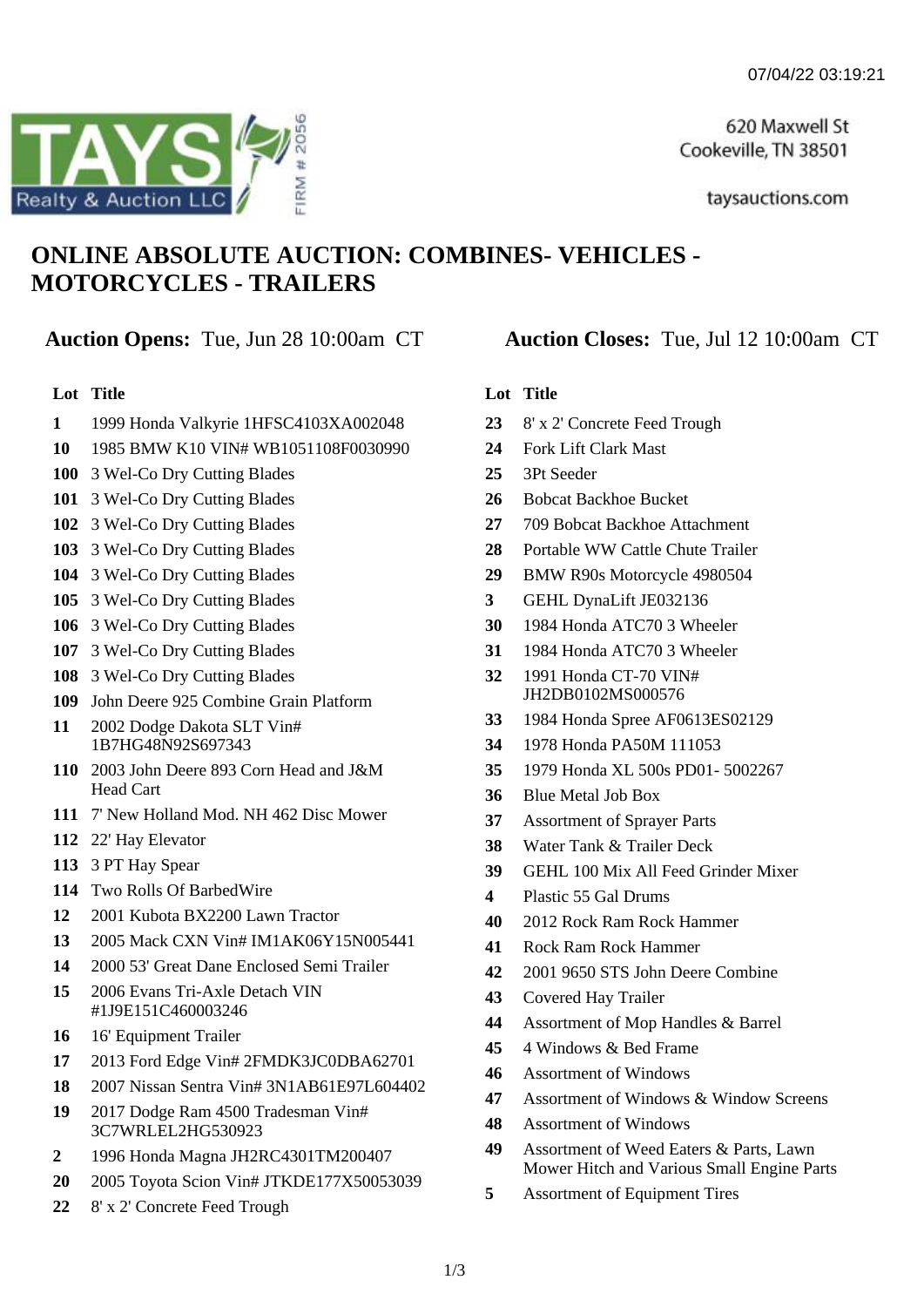#### **Lot Title**

- Assortment of Antique Oil and Fuel Cans, Oil Lanterns and Grinding Stone
- Assortment of Vehicle Parts, Hitch and Tire
- Charcoal Grill Parts and Bottoms
- Assortment of Chainsaw and Chain Saw Parts
- Kawasaki Mod. FD620D 20HP
- Assortment of Small Engines
- Assortment of Hardware and Hand Tools
- 6 Decorative Outdoor Post Lights
- Metal Poles
- 16' Aluminum Extension Ladder
- Metal Dumpster
- Assortment of Vintage Board Games
- Walnut Mantle and 2 Small Wooden Barn Doors
- Snow Skis and Ski Poles
- International Tractor Front Wheel Weights
- Hertner Tow Motor Battery Charger
- Pallet Of Tractor Weights
- 3PT Double Hay Spear
- 55 Gallon Barrel Drum Truck/Cart
- 8' John Deere Grader Blade
- Tractor Spear
- 1950 Dodge On Late Model Chevrolet 3500 Frame VIN #82568612
- Warrior Pressure Washer Steam Cleaner
- 12' x 75" Tandem Axle Utility Trailer
- Vermeer R-23 Twinrake
- Troy Bilt Trimmer Mower
- Aluminum Ramps
- Pallet Of Maintenance Supply
- Truck Headache Rack
- 24' Hay Elevator
- 2020 Chevrolet Sonic Vin# 1G1JD5SB8L4108702
- 1991 Willmar 750 Air Ride Sprayer
- 2015 RG1100B Rogator Self Propelled Spreader \*AGCA1100JFNSN1201\*
- 2013 Hyundai Sonata Vin# 5NPEC4AB7DH662090
- 3 Wel-Co Dry Cutting Blades
- 3 Wel-Co Dry Cutting Blades
- 3 Wel-Co Dry Cutting Blades
- 3 Wel-Co Dry Cutting Blades

#### **Lot Title**

- 3 Wel-Co Dry Cutting Blades
- 2005 John Deere 9860 STS Combine
- 3 Wel-Co Dry Cutting Blades
- 3 Wel-Co Dry Cutting Blades
- 3 Wel-Co Dry Cutting Blades
- 3 Wel-Co Dry Cutting Blades
- 3 Wel-Co Dry Cutting Blades
- 3 Wel-Co Dry Cutting Blades
- 3 Wel-Co Dry Cutting Blades
- 3 Wel-Co Dry Cutting Blades
- 3 Wel-Co Dry Cutting Blades
- 3 Wel-Co Dry Cutting Blades